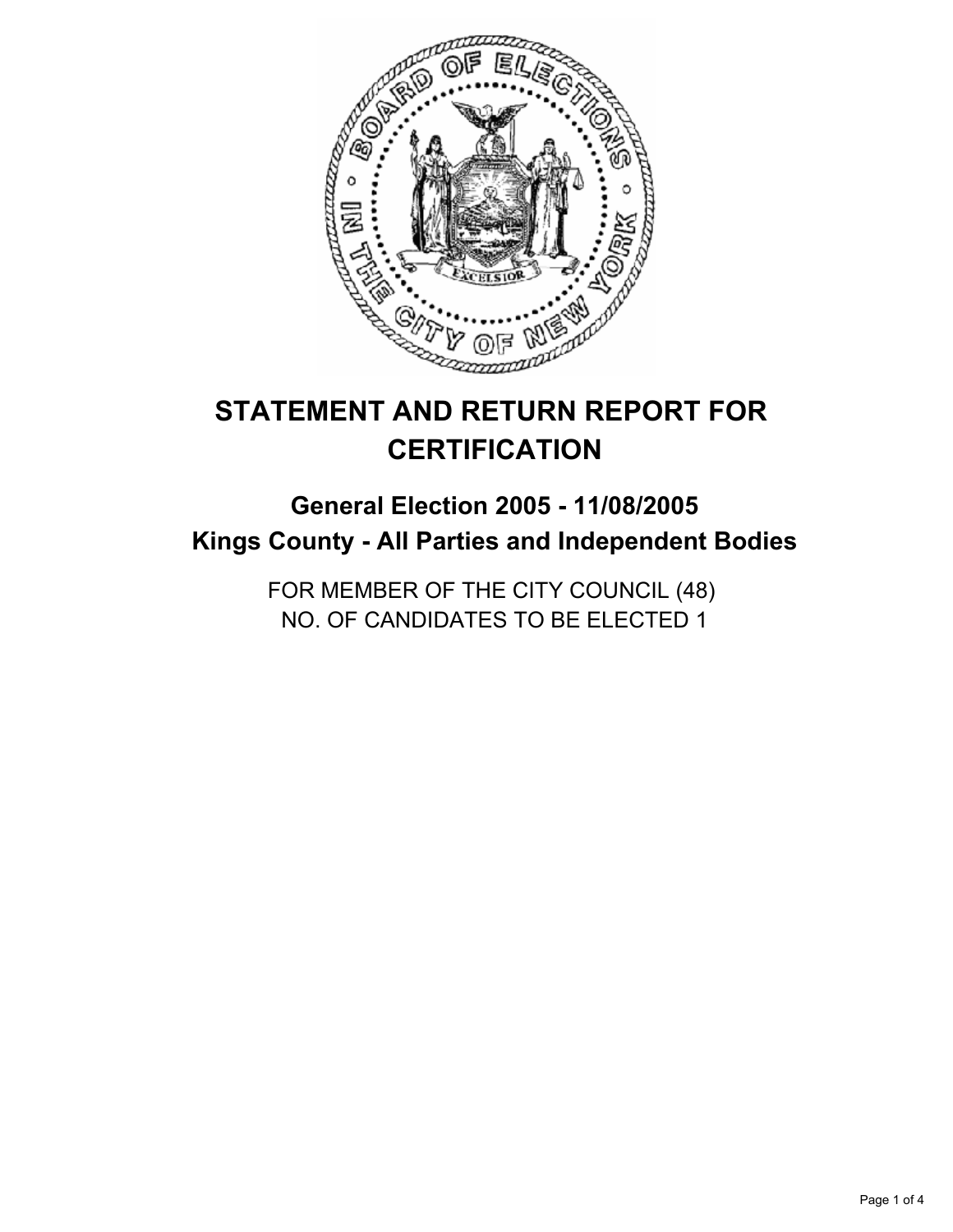

### **ASSEMBLY DISTRICT 41**

| <b>PUBLIC COUNTER</b>         | 5,300 |
|-------------------------------|-------|
| <b>EMERGENCY</b>              | 105   |
| ABSENTEE/MILITARY             | 107   |
| AFFIDAVIT                     | 52    |
| <b>TOTAL BALLOTS</b>          | 5,564 |
| OLEG GUTNIK (REPUBLICAN)      | 739   |
| MICHAEL C NELSON (DEMOCRATIC) | 3,085 |
| MICHAEL ROTH (INDEPENDENCE)   | 102   |
| OLEG GUTNIK (CONSERVATIVE)    | 104   |
| <b>TOTAL VOTES</b>            | 4,030 |
| <b>UNRECORDED</b>             | 1,534 |

#### **ASSEMBLY DISTRICT 42**

| PUBLIC COUNTER                | 2,195 |  |
|-------------------------------|-------|--|
| <b>EMERGENCY</b>              | 0     |  |
| ABSENTEE/MILITARY             | 29    |  |
| <b>AFFIDAVIT</b>              | 9     |  |
| <b>TOTAL BALLOTS</b>          | 2,233 |  |
| OLEG GUTNIK (REPUBLICAN)      | 222   |  |
| MICHAEL C NELSON (DEMOCRATIC) | 1,304 |  |
| MICHAEL ROTH (INDEPENDENCE)   | 46    |  |
| OLEG GUTNIK (CONSERVATIVE)    | 35    |  |
| <b>TOTAL VOTES</b>            | 1,607 |  |
| <b>UNRECORDED</b>             | 626   |  |

#### **ASSEMBLY DISTRICT 45**

| <b>PUBLIC COUNTER</b>         | 13,548 |
|-------------------------------|--------|
| <b>EMERGENCY</b>              | 45     |
| ABSENTEE/MILITARY             | 347    |
| AFFIDAVIT                     | 97     |
| <b>TOTAL BALLOTS</b>          | 14,037 |
| OLEG GUTNIK (REPUBLICAN)      | 2,284  |
| MICHAEL C NELSON (DEMOCRATIC) | 7,709  |
| MICHAEL ROTH (INDEPENDENCE)   | 291    |
| OLEG GUTNIK (CONSERVATIVE)    | 276    |
| JUDITH FRIEDMAN (WRITE-IN)    |        |
| <b>TOTAL VOTES</b>            | 10,561 |
| <b>UNRECORDED</b>             | 3.476  |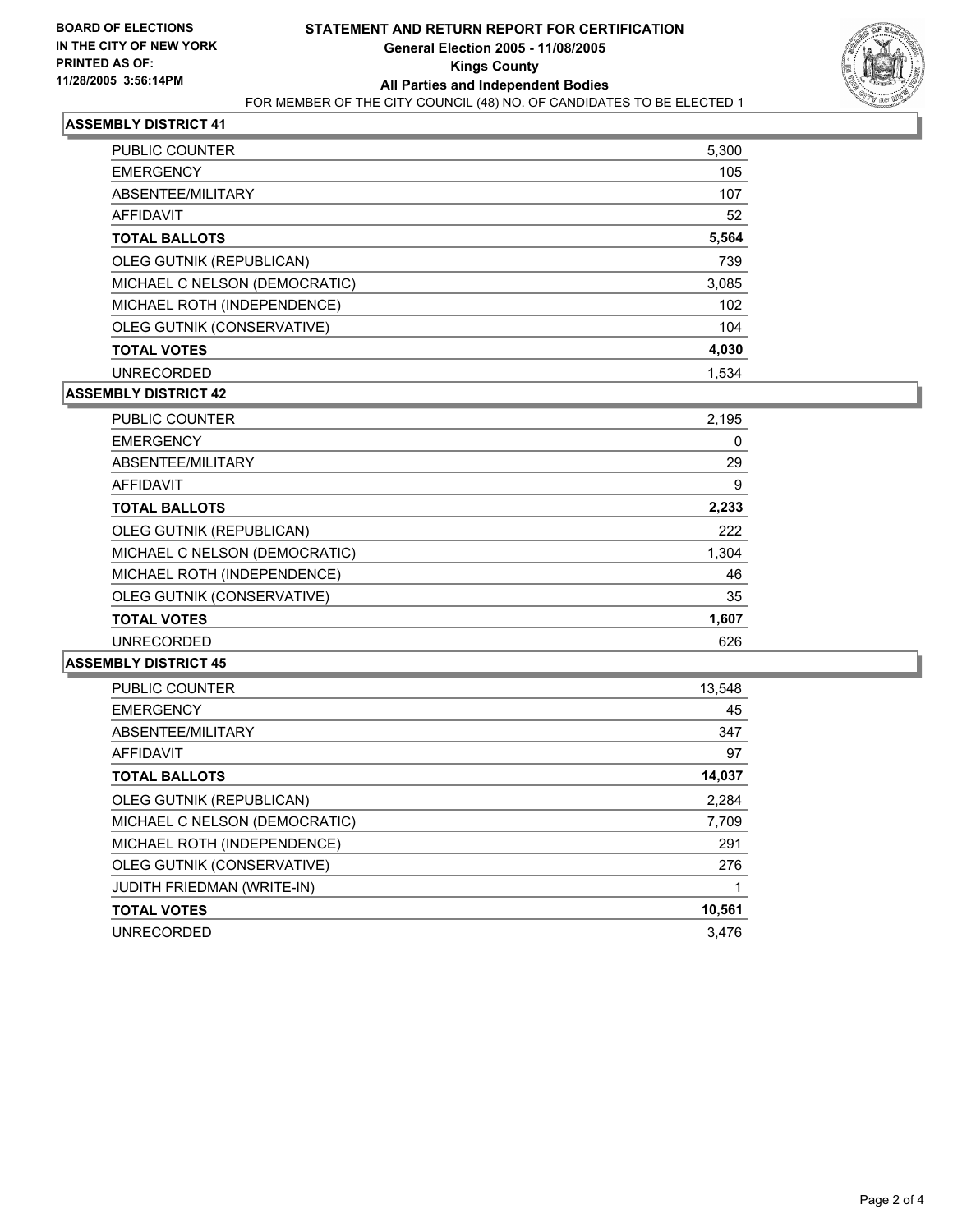

### **ASSEMBLY DISTRICT 46**

| PUBLIC COUNTER                | 2,325 |
|-------------------------------|-------|
| <b>EMERGENCY</b>              |       |
| ABSENTEE/MILITARY             | 41    |
| <b>AFFIDAVIT</b>              | 34    |
| <b>TOTAL BALLOTS</b>          | 2,400 |
| OLEG GUTNIK (REPUBLICAN)      | 458   |
| MICHAEL C NELSON (DEMOCRATIC) | 1,227 |
| MICHAEL ROTH (INDEPENDENCE)   | 30    |
| OLEG GUTNIK (CONSERVATIVE)    | 25    |
| <b>TOTAL VOTES</b>            | 1,740 |
| <b>UNRECORDED</b>             | 660   |

### **ASSEMBLY DISTRICT 47**

| PUBLIC COUNTER                | 10 |  |
|-------------------------------|----|--|
| <b>EMERGENCY</b>              |    |  |
| ABSENTEE/MILITARY             |    |  |
| AFFIDAVIT                     |    |  |
| <b>TOTAL BALLOTS</b>          | 10 |  |
| OLEG GUTNIK (REPUBLICAN)      | ว  |  |
| MICHAEL C NELSON (DEMOCRATIC) | 6  |  |
| MICHAEL ROTH (INDEPENDENCE)   |    |  |
| OLEG GUTNIK (CONSERVATIVE)    |    |  |
| <b>TOTAL VOTES</b>            | 10 |  |

#### **ASSEMBLY DISTRICT 48**

| PUBLIC COUNTER                | 304 |  |
|-------------------------------|-----|--|
| <b>EMERGENCY</b>              | 0   |  |
| ABSENTEE/MILITARY             | 23  |  |
| AFFIDAVIT                     | 3   |  |
| <b>TOTAL BALLOTS</b>          | 330 |  |
| OLEG GUTNIK (REPUBLICAN)      | 43  |  |
| MICHAEL C NELSON (DEMOCRATIC) | 169 |  |
| MICHAEL ROTH (INDEPENDENCE)   |     |  |
| OLEG GUTNIK (CONSERVATIVE)    | 13  |  |
| <b>TOTAL VOTES</b>            | 232 |  |
| <b>UNRECORDED</b>             | 98  |  |